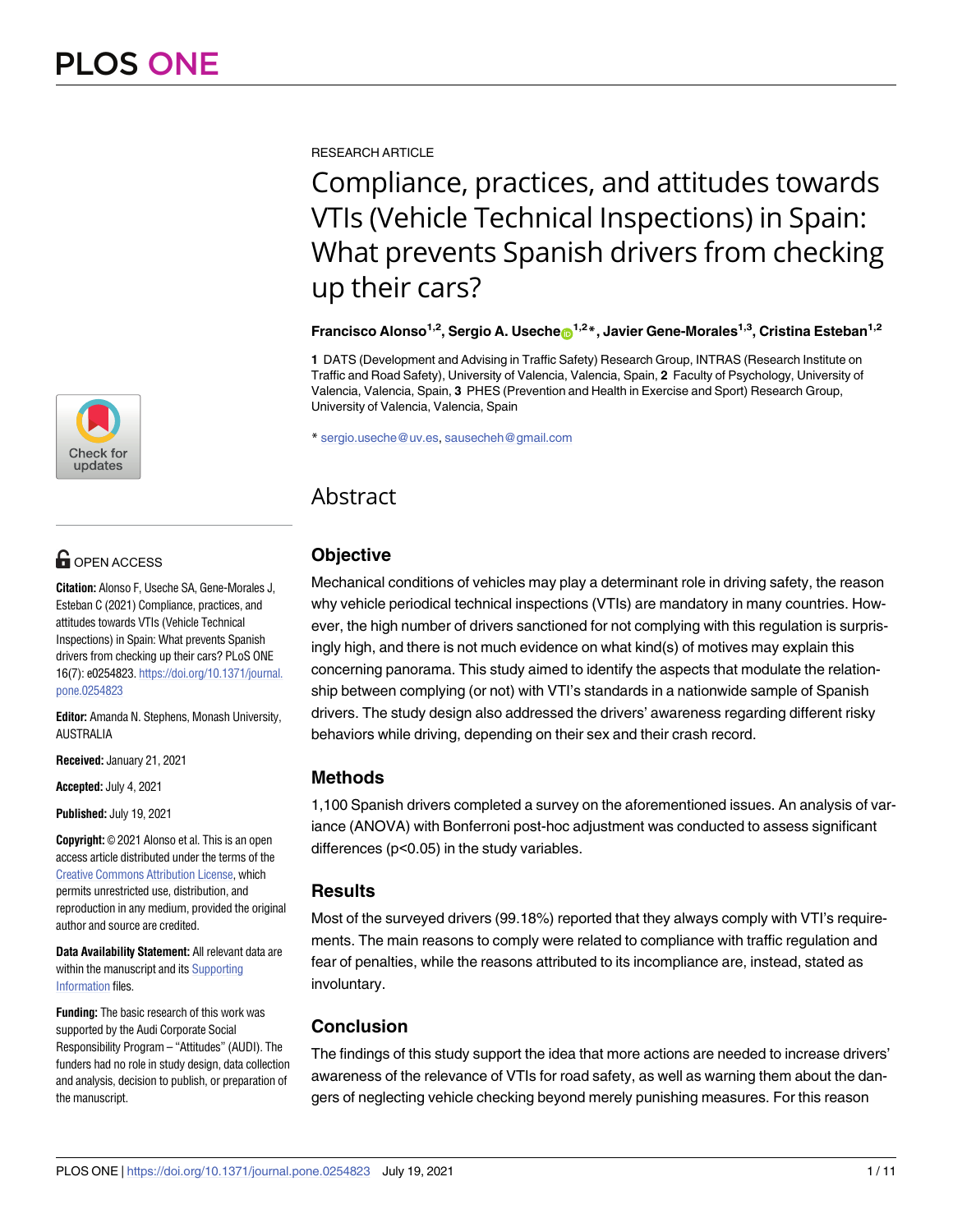<span id="page-1-0"></span>**Competing interests:** The authors have received funding from a commercial source, i.e., the Audi Corporate Social Responsibility Program – "Attitudes"(AUDI). However, this does not alter our adherence to PLOS ONE policies on sharing data and materials, that have been made fully available along with our submission.

and given the greater prevalence of the issue among younger segments of the driving population, it is suggested that more emphasis on the matter could be made during novice driver's training.

# **Introduction**

Traffic road safety has improved in Spain since 2003, to the extent that (partly linked to the recent COVID-19 pandemic), road crash-related fatalities have decreased by about 50% during the last year  $[1-3]$  $[1-3]$  $[1-3]$  $[1-3]$  $[1-3]$ . However, traffic crashes still constitute a huge problem of public health, and every victim counts for taking further actions aimed at enhancing crash prevention [\[2–4\]](#page-9-0). Previous studies suggest that public awareness and law enforcement, in addition to the development of positive attitudes towards road safety-related regulations, are required to address this issue [[5–8](#page-9-0)].

Among other potential hazards, the main causes involved in road crashes are classified in order of importance as, respectively, the human factor, vehicles technical systems malfunctioning, and road or environmental factors [[9](#page-9-0)]. Within the first group, behaviors such as excessive speeding [[10](#page-9-0), [11](#page-9-0)], not keeping a safe distance, showing aggressive signs or gestures [\[12\]](#page-9-0), smoking  $[13]$  or drinking  $[14, 15]$  $[14, 15]$  $[14, 15]$  while driving, not wearing the seat belt  $[16]$  $[16]$  $[16]$ , or not having an insurance [[17](#page-10-0)] had been identified by previous research.

While the most addressed causes in the literature are those related to human behaviors [\[18\]](#page-10-0), mechanical conditions of motor vehicles are also highly associated with road-crash mortality rates [[1](#page-9-0), [19](#page-10-0)]. Between 5 and 8% of the vehicles involved in fatal crashes in Spain lacked a proper vehicle technical inspection (VTI) [[20](#page-10-0)]. That impact could be reduced if adequate improvements to the roadworthiness testing system were put in place  $[21]$  $[21]$  $[21]$ . This technical revision is a legal measure of both prevention and maintenance, which must guarantee that a vehicle complies with the minimum safety standards [[22](#page-10-0)]. In this way, the mandatory inspection of motor vehicles is designed not only to reduce the economic losses derived from potentially avoidable traffic crashes but also to enhance the protection of lives within the road network [\[23\]](#page-10-0). However, road safety is multifactorial, and it is difficult to isolate the individual role of vehicle inspection in the prevention of road crashes [[23](#page-10-0)].

Legal regulation in terms of vehicle technical inspection (VTI) in the European Union is ruled by the Directive 2014/45/EU of the European Parliament and of the Council of 3 April 2014 on periodic roadworthiness tests for motor vehicles and their trailers and repealing Directive 2009/40/EC [[21](#page-10-0)]. As written in the aforementioned document, vehicles used on public roads are required to be roadworthy when they are used, and member states should be empowered to carry out roadworthiness tests. Thus, Spanish authorities are responsible for complying with the European normative through the national law [\[24\]](#page-10-0). In the light of these aforementioned facts, it proves necessary to generate knowledge about the Spanish driver's awareness and compliance with the VTI's standards and other driving behaviors.

# **Objectives**

The objective of this study was to identify drivers who comply or do not comply with VTI's standards in a nationwide sample of Spanish drivers and to gather data on the reasons to comply or not with VTI's standards, perceptions about the sanctions, and behavioral changes in case of having received a sanction. In addition, the methods presented in this research aimed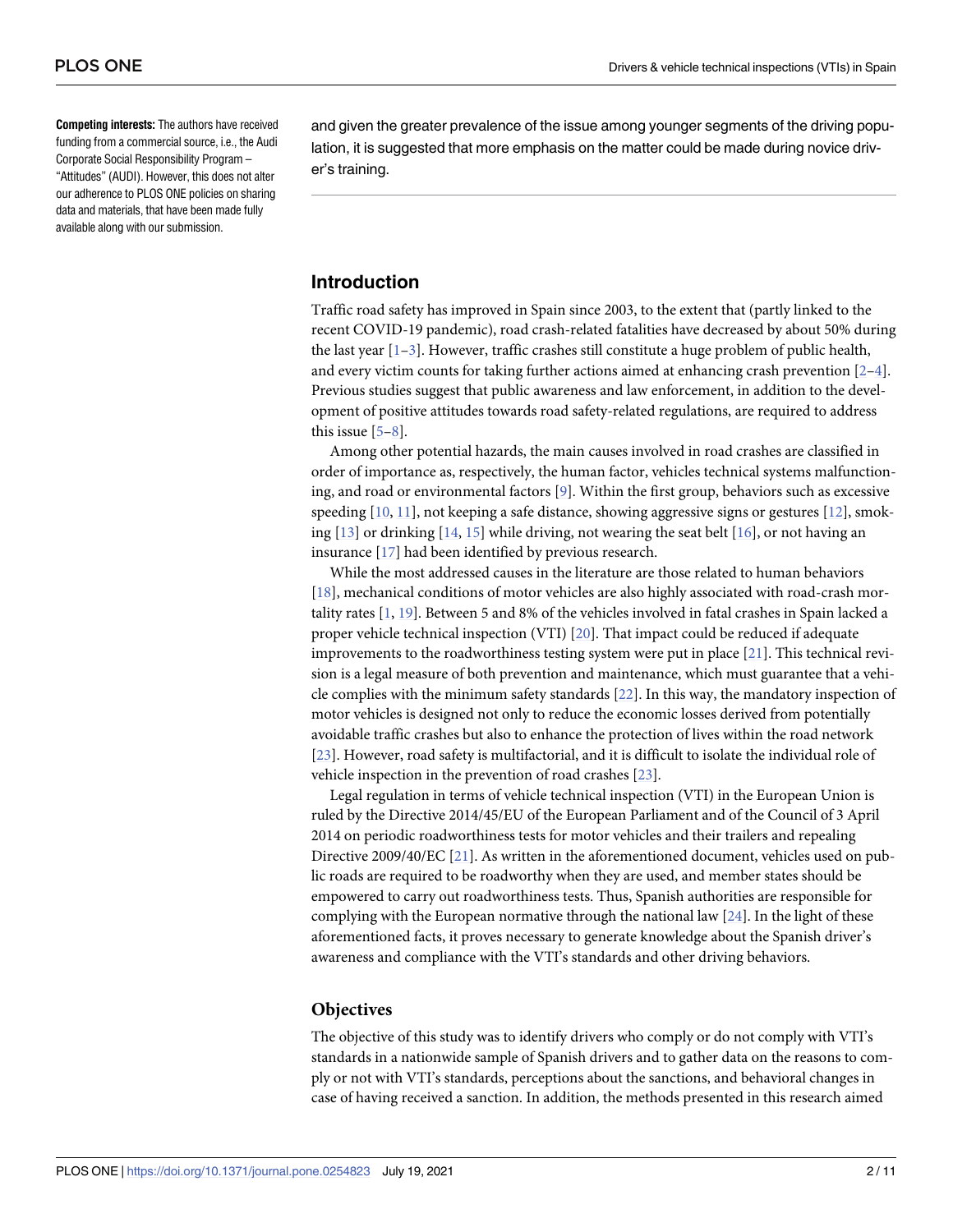<span id="page-2-0"></span>to examine the awareness of the drivers concerning different risky behaviors while driving, depending on their sex and their crash record.

Based on the literature review, we expect to find a major number of drivers complying with VTI and a change of behavior in this regard for the drivers who have received a sanction due to driving with an outdated VTI.

# **Materials and methods**

### **Sample**

The data were collected from a full sample of 1,100 Spanish drivers with ages from 14 to 88 years old ( $\bar{x}$  = 42.45, SD = 14.72); 678 of which were men (61.6%) and 422 women (38.4%), representing a margin of error for the general information of  $\pm 3$  with a confidence interval of 95% and a level of significance of 0.05. In terms of age, the percentage distribution was proportional to the Spanish General Census of Drivers [\[25\]](#page-10-0). The most represented age groups were those between 30 and 64 years old, and the less represented the ones aged between 14 and 17 (corresponding in most cases to very young drivers of small two-wheeled vehicles). Gender distribution is closely related to age; the older the sample section is, the more the proportion of women in it decreases [\[25\]](#page-10-0). From age 45, the percentage of women is remarkably reduced, as it happens in the general driving population. Table 1 shows the distribution of the sample in comparison with the census of Spanish drivers, which was provided by the General Directorate of Traffic (DGT; National Traffic Authority) for the last year available (2018).

# **Design, procedure, and instruments**

For this cross-sectional, self-reported-based study, Spanish-speaking drivers completed a semi-structured telephone interview. Participants were invited to take part in the research through simple random sampling (SRS). The questionnaire was designed and applied to ensure the anonymity of its participants. We emphasized the existing laws on data protection and the fact that the gathered information would only be used for statistical and research purposes; all this was made clear to participants before the beginning of the telephone survey. A statement of informed consent was verbally checked and accepted by participants as a requirement for their voluntary participation in the survey. The average duration of the interviews was 10 minutes, with some variability due to the individual differences of each participant and situation. The importance of answering honestly to all the questions was highlighted, as well as the non-existence of wrong or right answers, to minimize the impact of a potential bias related to self-reported data. To read more about methodological limitations inherent to self-report

|  | Table 1. Distribution of drivers' census and study sample based on age groups. |  |  |  |
|--|--------------------------------------------------------------------------------|--|--|--|
|--|--------------------------------------------------------------------------------|--|--|--|

| Age       | Census (n° of drivers) | Distribution (%) | Sample (n° of drivers) | Distribution (%) |
|-----------|------------------------|------------------|------------------------|------------------|
| $14 - 17$ | 45,399                 | 0.17             | 13                     | 1.18             |
| $18 - 24$ | 1,634,963              | 6.09             | 106                    | 9.64             |
| $25 - 29$ | 1,877,850              | 6.99             | 141                    | 12.82            |
| $30 - 44$ | 8,411,664              | 31.33            | 418                    | 38.00            |
| $45 - 64$ | 10,704,042             | 39.87            | 331                    | 30.09            |
| over 65   | 4,175,612              | 15.55            | 91                     | 8.27             |
| Total     | 26,849,530             | 100              | 1.100                  | 100              |

*Notes*: Census data distribution extracted from DGT (Directorate-General of Traffic). (2019). [General census of drivers of the year 2018]. [Accessed 12-03-2020]. Retrieved from: <http://www.dgt.es/es/seguridad-vial/estadisticas-e-indicadores/censo-conductores/tablas-estadisticas/2018/>.

<https://doi.org/10.1371/journal.pone.0254823.t001>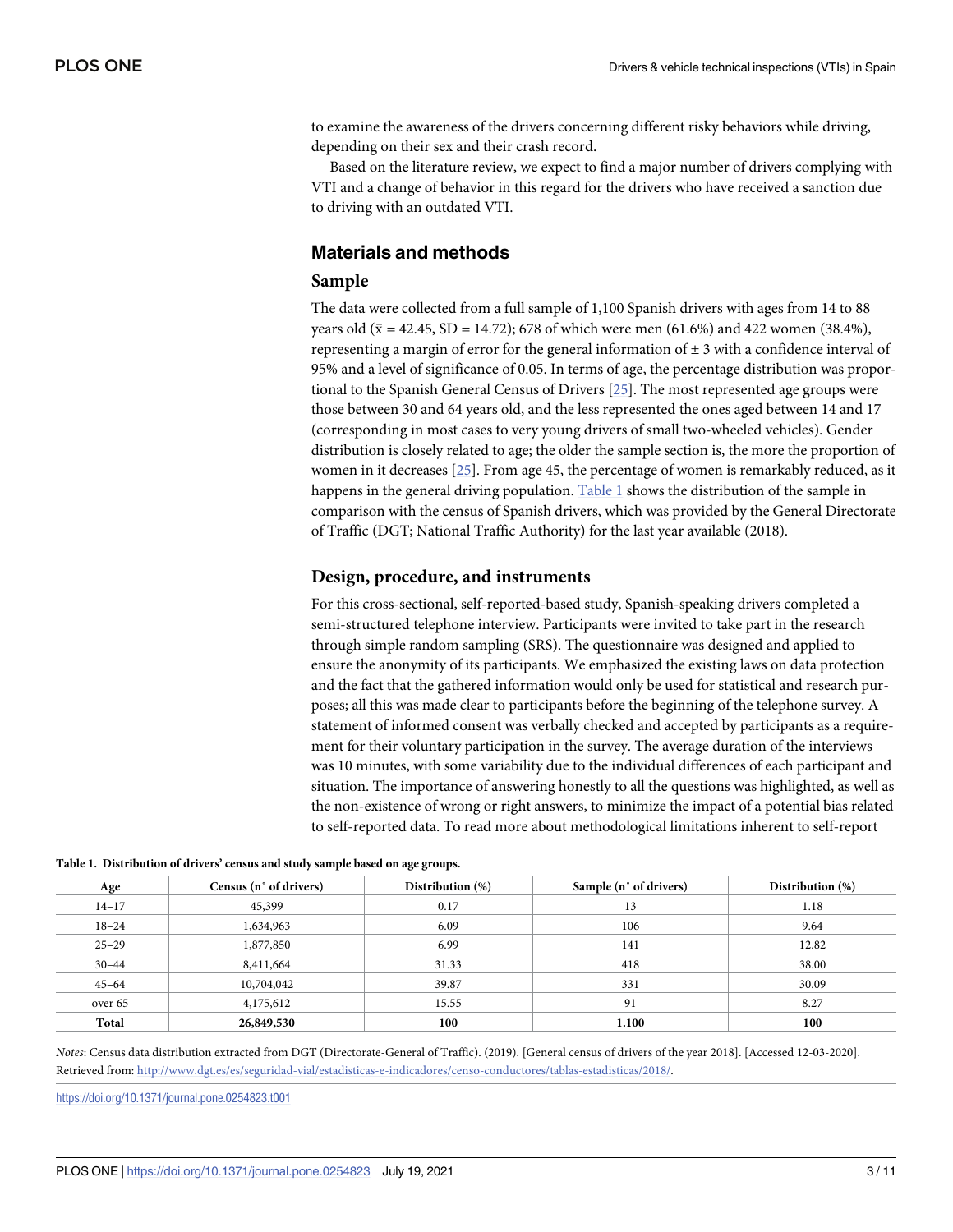<span id="page-3-0"></span>methods, please see section "study limitations and future research". As it might introduce very specific (and potentially confounding) conditions and differential regulations in regard to VTIs, no professional drivers were included in the study.

The questionnaire was administrated in Spanish and consisted of different sections:

The first part inquired about individual and demographic variables, such as age, gender, region of residence; it also included a brief questionnaire about driving history, including traffic crashes suffered while driving.

As for the second part, drivers were asked if they had ever driven without VTI. According to their first answer, subjects were openly inquired about the reasons for driving with or without VTI. Then, subjects answered if they found this behavior sanctionable by law, the possible answers being "yes" or "no". Also, participants had to point out the kind of sanction they found appropriate to punish this behavior ("economic penalty", "prison" or "temporary or permanent suspension of the driving license"), potential answers being "yes" or "no" for each sanction.

At this point, drivers were asked to evaluate the hardness of the current penalties, according to the following options: "excessive", "adequate" or "scarce". To end this section, and in case the drivers had received any penalties for driving without VTI, they were asked whether being sanctioned modified their behavior or not.

After completing the questions about VTI behaviors and attitudes, drivers' crash risk perception of the following driving misbehaviors was assessed: "driving after drinking alcohol", "driving without insurance", "driving without having passed the VTI", "not using seat belt", "speeding", "inappropriate speed to traffic conditions", "not keeping safety distance", "smoking while driving", and "shout or insult while driving"; the risk was evaluated from 0 (minimum) to 10 (maximum). They were also requested to evaluate (from 0 to 10) if these behaviors should be punished. Finally, drivers were asked about the perceived probability of being sanctioned, out of ten occasions of performing this behavior.

#### **Ethics**

The Research Ethics Committee at the Research Institute on Traffic and Road safety at the University of Valencia granted permission to perform this study, certifying that it responded to the general ethical principles stated in the Declaration of Helsinki, as required for the case of research using human subjects, including the case of underaged ones, given the minimum risk level the study setting represented to potential partakers (IRB approval number HE0001021118). Also, a verbal Informed Consent Statement containing ethical principles and data treatment details was used, explaining the objective of the study, the mean duration of the survey, the treatment of the personal data, and the voluntary participation. This information had always been provided to the participants before they completed the questionnaire. Personal and/or confidential data were not used, and the participation was anonymous, implying no potential risks for the integrity of our participants.

#### **Statistical analyses (data processing)**

Once the data were obtained, the relevant statistical analyses were carried out by means of the Statistical Package for Social Sciences (Version 26.0; IBM Corp., Armonk, NY). To compare mean values, a one-way ANOVA (analysis of variance) and post-hoc test (Bonferroni) with gender and traffic crashes as the between-subject factor were used. Post-hoc test significance was evaluated after Bonferroni correction [[26](#page-10-0), [27](#page-10-0)], being the significance level for this study uniformly established at *p <* 0.05.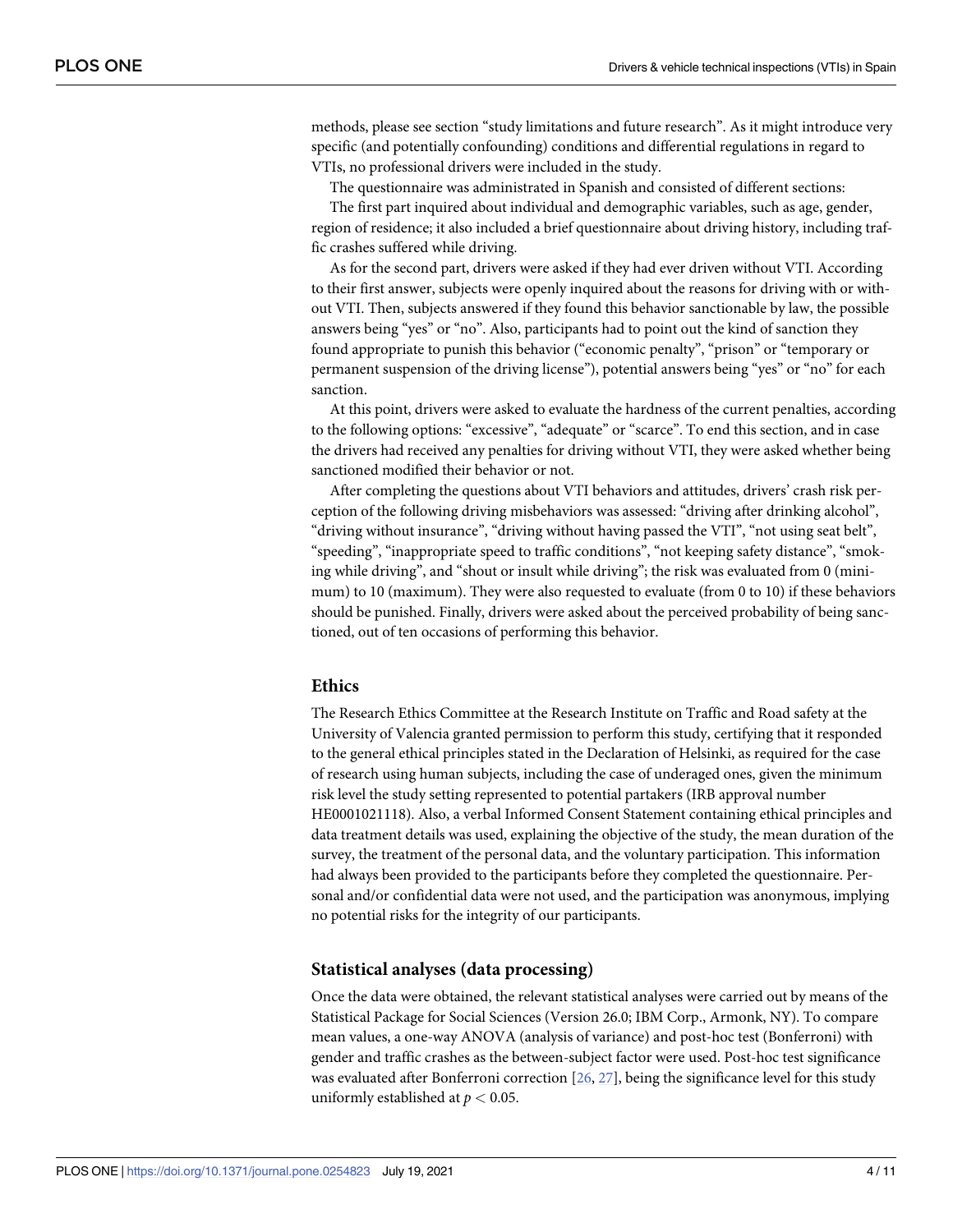<span id="page-4-0"></span>



<https://doi.org/10.1371/journal.pone.0254823.g001>

# **Results**

While almost all the surveyed drivers (96.9%) self-reported that they have always driven complying with VTI's standards and never been sanctioned, 29 of the respondents self-reported having received a sanction due to driving with a non-valid or outdated VTI. Driver's reasons to comply or to not comply with VTI's standards are presented in Figs 1 and 2, respectively.

Almost 87% of the subjects pointed out that driving with an outdated VTI certificate constitutes sanctionable behavior. Results regarding the type of sanction that drivers found appropriate to punish non-VTI driving are shown in [Fig](#page-5-0) 3.

Of the respondents who had been sanctioned due to not complying with VTI's standards, 55.2% consider that the sanction received was excessive; 41.4% consider it appropriate; and 3.4% state that it was relatively scarce. Among the drivers who had been sanctioned due to driving with an outdated VTI, 82.8% self-reported not having driven again without complying with VTI's standards due to the penalty, while 17.2% continued driving without a valid VTI.

As shown in [Fig](#page-5-0) 4, drivers were also asked about the risk of having a road crash due to different driving misbehaviors. In this regard, driving with a vehicle that had not passed the VTI was evaluated as a moderate-low risk with an average score of  $5.5 \pm 2.8$  out of 10 points.



<https://doi.org/10.1371/journal.pone.0254823.g002>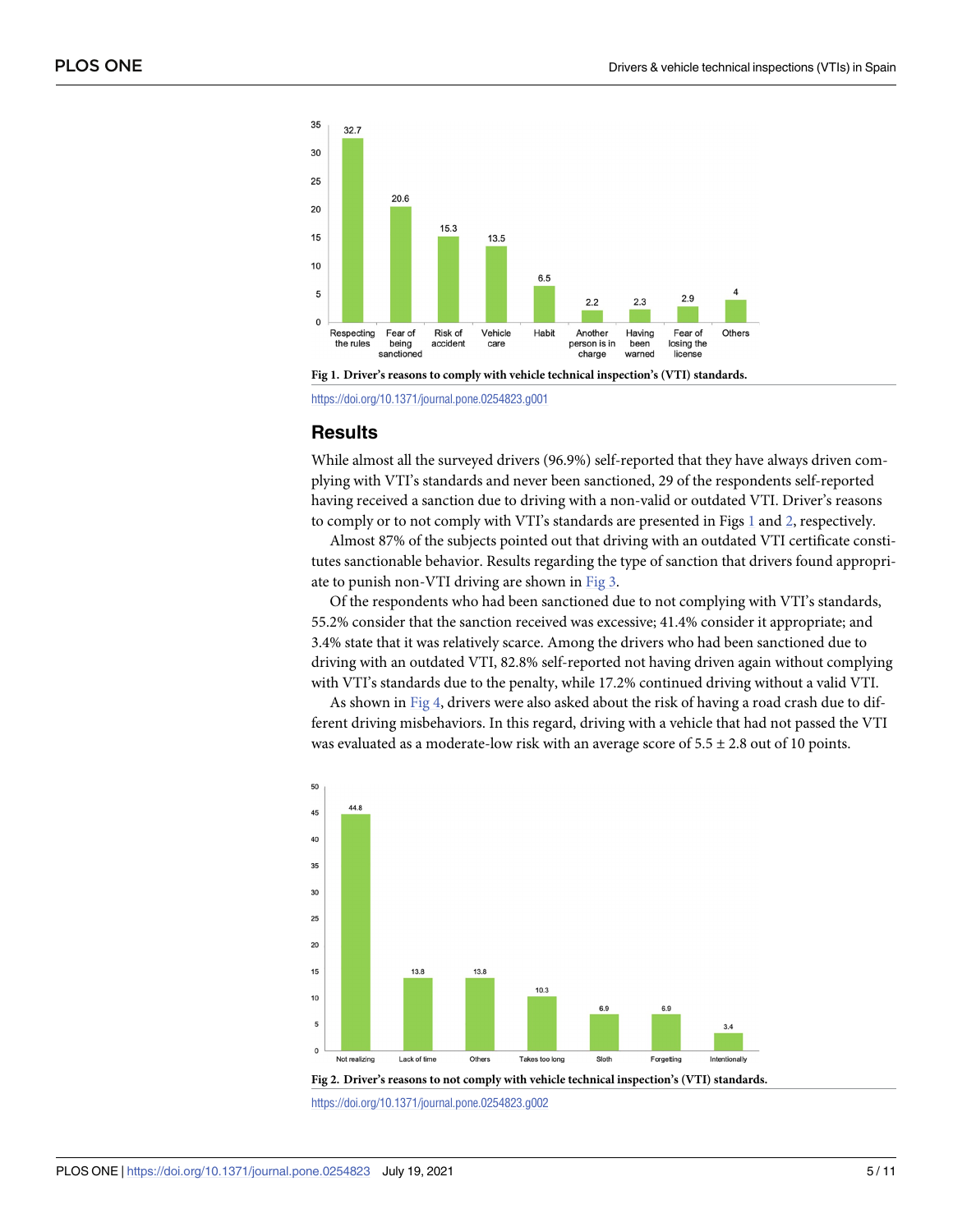<span id="page-5-0"></span>

**[Fig](#page-4-0) 3. Type of sanction considered in case of VTI certificate infraction.**

<https://doi.org/10.1371/journal.pone.0254823.g003>

ANOVA results ( $F_{(1,1074)} = 10.99$ ;  $p < 0.05$ ) showed that those drivers who have had a road crash reported significantly lower scores in risk perception of driving without VTI (*M* = 5.4; *SD* = 2.77) than those who had not (*M* = 5.7; *SD* = 2.86).

As for the opinion of the respondents concerning the punishability of the aforementioned misbehaviors (*i*.*e*., the perceived likelihood of being sanctioned as a result of performing them), this outcome is graphically presented in [Fig](#page-6-0) 5. Regarding the gender of the respondents  $(F_{(1,1091)} = 3.72; p < 0.05)$ , women showed significantly higher scores on the punishability of driving not complying with VTI's standards ( $M = 5.8$ ; *SD* = 2.76) than men ( $M = 5.5$ ; *SD* = 2.87). In terms of road crashes' history, drivers who had suffered a road crash obtained higher scores ( $M = 5.8$ ;  $SD = 2.78$ ) than those who had not ( $M = 5.4$ ;  $SD = 2.89$ ), being this difference statistically significant  $(F_{(1,1091)} = 4.41; p < 0.05)$ .

The perceived probability of being sanctioned out of 10 times of carrying out the aforementioned behaviors is presented in [Fig](#page-6-0) 6. In this regard, driving with an outdated VTI certificate obtained third place in the probability of getting a penalty scale with an average score of  $4.3 \pm 2.6$  out of 10 points.

# **Discussion**

Bearing in mind the central target of this research on the compliance of VTI's standards, it is worth pointing out that legal regulation, including traffic rules and penalties, seems to affect





<https://doi.org/10.1371/journal.pone.0254823.g004>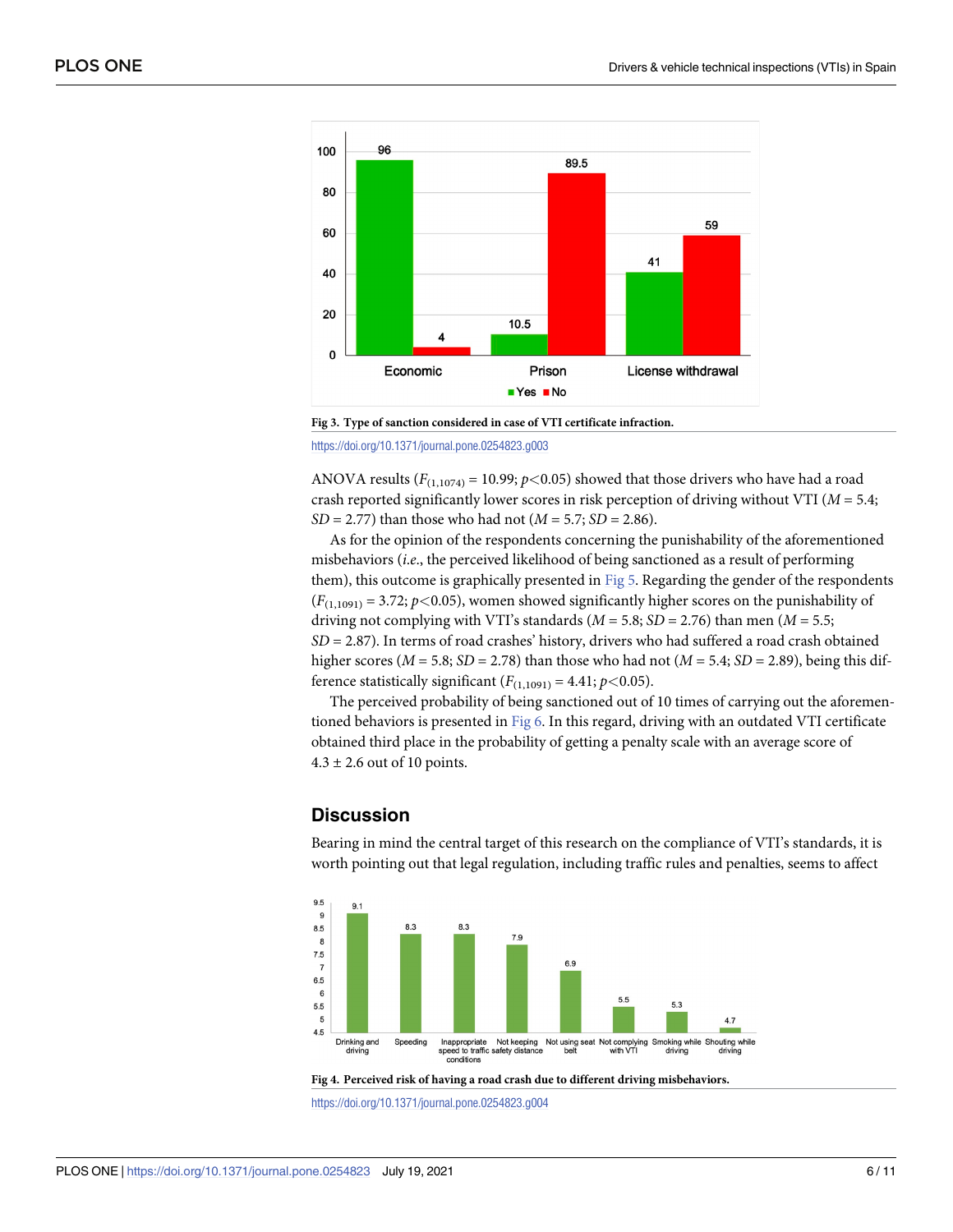<span id="page-6-0"></span>



<https://doi.org/10.1371/journal.pone.0254823.g005>

drivers' self-reported behaviors. Most of the drivers of our sample reported always driven complying with VTI's standards. These results are in agreement with those published by Alonso [\[17\]](#page-10-0) on compliance with VTI's standards. 51.4% of the sample reported respecting the rules and being in fear of receiving a sanction as the main reasons to comply. In this regard, the most chosen reason to not comply was not realizing they had to take their vehicle to the inspection. These results are in concordance with those published by some authors on the public awareness of the traffic laws and the role of the state administration on this behavior [[7,](#page-9-0) [8\]](#page-9-0). In this line, one questionnaire-based study reported a moderate-to-high degree of knowledge of road traffic regulation, forgetfulness being the main cause of not complying with the law [\[5](#page-9-0), [28](#page-10-0)].

Delving into the habits and attitudes towards VTI's standards, most drivers identified driving with no VTI as a sanctionable behavior, the economic penalties being the most popular type of sanction as previously reported by other authors [[17](#page-10-0), [29](#page-10-0)]. This seems logical, taking into account the observed features of not realizing having an outdated VTI certificate as the most reported motive to not comply. Also, the mainly low-risk perception of having a road crash due to the maintenance of the vehicle and the low perceived punishability of driving with an outdated VTI are factors that led to choosing the economic penalties. Thus, both prison and administrative sanctions such as the loss of the driving license are assessed by drivers as less relevant punishment alternatives for this behavior. However, there is no agreement on the harshness of the penalties for those who had been sanctioned due to driving with no VTI. Indeed, the punishment the drivers received due to driving with an outdated VTI certificate appears to be quite effective, with most of them not driving again without VTI. This finding adds important information to previous questionnaire-based studies on which subjects





<https://doi.org/10.1371/journal.pone.0254823.g006>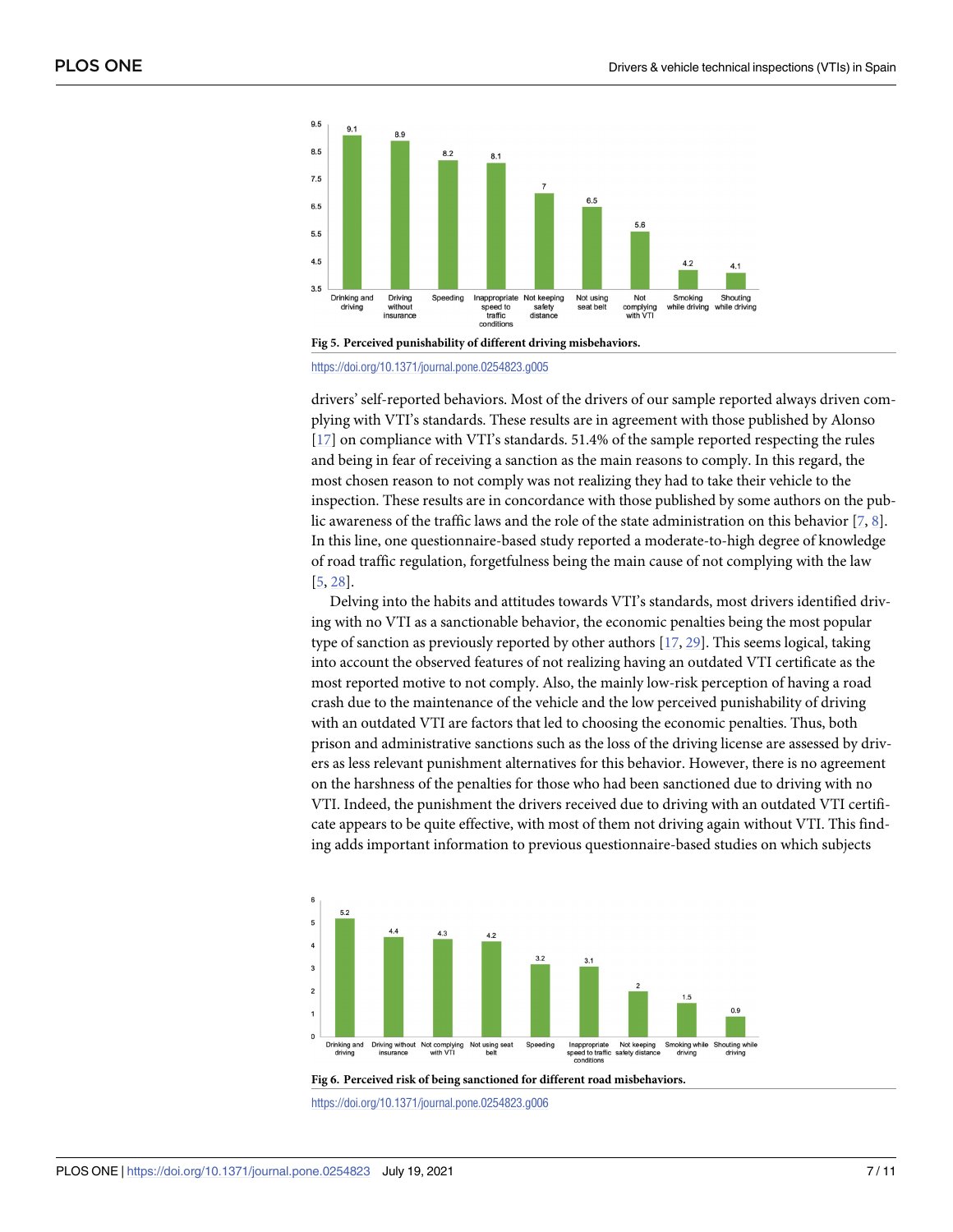<span id="page-7-0"></span>who reported low effectivity on traffic penalties were those who had received a higher amount of penalties [[17](#page-10-0), [28](#page-10-0)].

Related to the main objective of the study, driving without VTI is a behavior miss-valued with a moderate to low risk, in the case of explaining a potential road crash. In contrast, based on the registered records, the proper performance of motor vehicle inspections has been associated, in several ways, with lower rates of accident (crash) mortality in terms of the potential risks both for the driver, passengers, and other road users [\[1,](#page-9-0) [9,](#page-9-0) [19\]](#page-10-0). In addition to this concern, participants who have had a road crash reported statistically significant (*p<*0.05) lower values. This result is in accordance with Chekijan et al. [\[7\]](#page-9-0), who found out that drivers involved in a road crash were not more likely to comply with laws after the crash. In this sense, having accurate information on the risks involved in driving with an outdated VTI certificate and other misbehaviors that occurred while driving would be very convenient. The key to reducing this and other misbehaviors should be focused on the strengthening of driving responsibly as a part of road safety education [\[5,](#page-9-0) [13\]](#page-9-0).

Driving not complying with VTI's standards is also reported as one of the less punishable behaviors included in the questionnaire. However, participants perceived a high probability of being sanctioned due to carrying this behavior. In this way, the gender of the respondents and their previous history of road crashes arise as factors conditioning the answer, with women and drivers who had been involved in a road crash perceiving a statistically significant higher punishability  $(p<0.05)$ . These are issues that should be addressed within the scope of the optimal application of laws to improve the compliance of drivers, passengers, and pedestrians with the traffic, as have been described in other studies dealing with the Spanish population [[13](#page-9-0)] and others [[5,](#page-9-0) [7,](#page-9-0) [8,](#page-9-0) [28\]](#page-10-0).

Apart from the main objective of the study and considering that drivers' misbehaviors greatly increase the risk of collisions [[5,](#page-9-0) [9,](#page-9-0) [28,](#page-10-0) [30–32](#page-10-0)], it is worth highlighting that, in our results, driving after drinking alcohol is the most chosen one in terms of increasing the risk of crashing, punishability, and possibilities of being sanctioned. This result suggests that social campaigns are making effect, and people consider that driving after drinking alcohol can be a major cause of road crash [[7](#page-9-0), [9](#page-9-0), [14](#page-9-0)–[16](#page-10-0)]. However, surveys carried in other countries revealed a low awareness concerning alcohol and driving [[15](#page-9-0)] and a low probability of being caught while drinking and driving [[7](#page-9-0)].

In summary, the results of this research shed light on the driver's awareness of complying or not complying with VTI's standards and other risky behaviors. Most surveyed drivers selfreported always complying with the normative in this regard, the main reasons to comply being respecting the rules and being in fear of receiving a sanction. This fact, following other aforementioned authors [[5,](#page-9-0) [8,](#page-9-0) [17,](#page-10-0) [28,](#page-10-0) [29,](#page-10-0) [33,](#page-10-0) [34\]](#page-10-0), highlights the impact of policy and legislation on driver's self-reported habits. Enforcement of laws that are consistent with the road reality continues to be essential in maintaining effectiveness and improving road safety. Achieving this requires the careful coordination of the matrix between community groups, educational and traffic institutions, politicians, road safety engineers, and automotive experts [\[7,](#page-9-0) [9](#page-9-0), [15](#page-9-0), [35](#page-10-0)].

#### **Limitations of the study and future research**

This study used a considerably large and representative study sample, the statistical parameters and model fit coefficients were adequately verified, and the quality and value of the questionnaires had been previously supported by many empirical studies. However, some methodological and qualitative biasing sources should be considered. Firstly, the research was carried out by means of self-report-based data. Several studies have shown how self-report measures may carry different biases, such as acquiescent answers (i.e., the total agreement of participants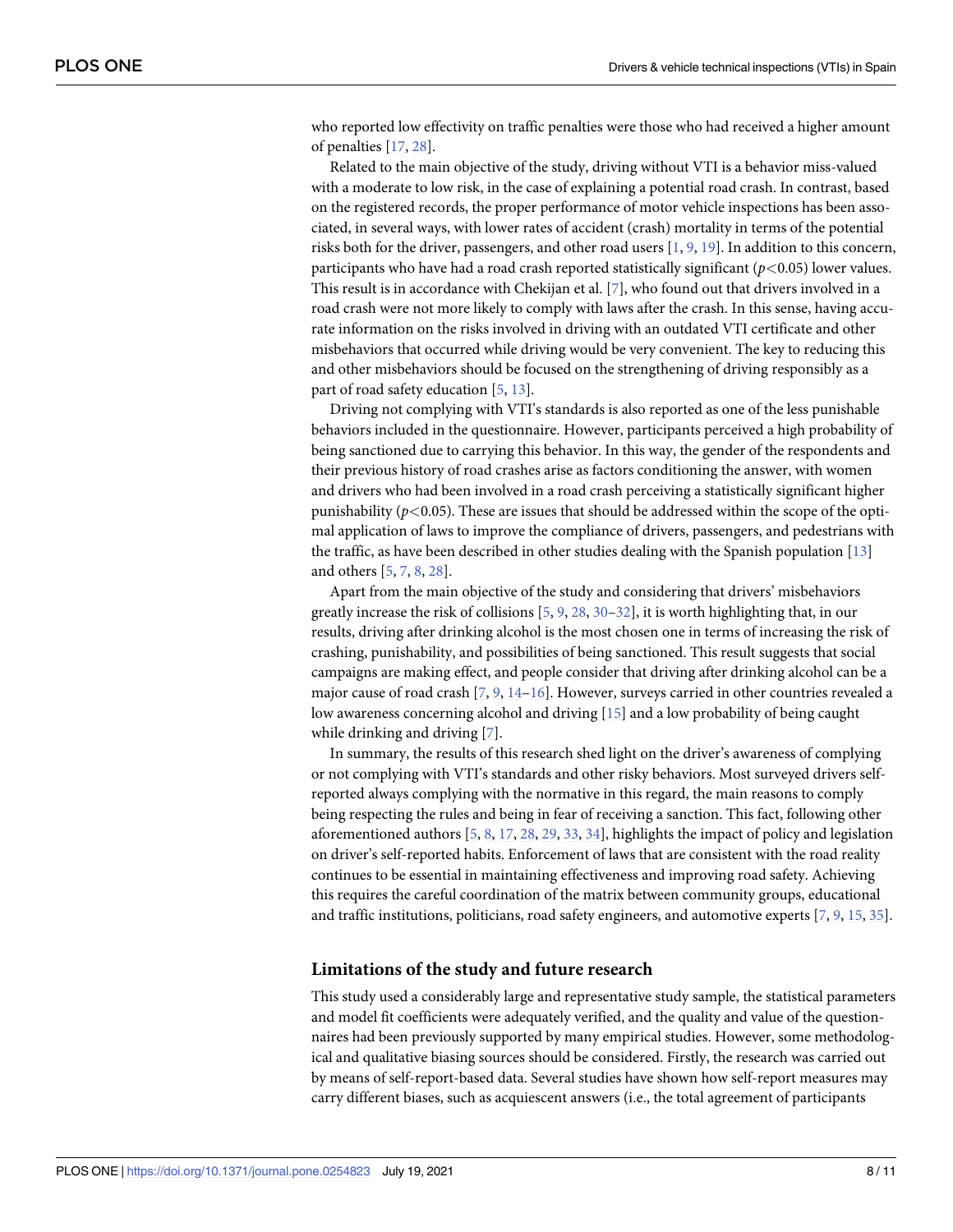<span id="page-8-0"></span>with the presented questions), social desirability, and lack of sincerity, especially considering that most of the questionnaires were applied at the workplace, in the companies where the drivers were working. Furthermore, positive/negative affects/mood may impact the response style of participants, especially when addressing issues that may seem sensitive, such as occupational traffic crashes, even when responding to anonymous questionnaires, as pointed out by Chai et al. [\[36\]](#page-10-0) and Af Wåhlberg [[37](#page-10-0)] in previous studies dealing with drivers and their road safety outcomes. Also, some studies have documented the existence of substantial discordances between attitudes, self-reports, and observed behaviors of road users [[8](#page-9-0), [33](#page-10-0)].

Road safety regulations allow for the improvement of road users' interactions, whatever their role is (e.g., pedestrians, passengers, drivers, cyclists). It is, therefore, necessary that all people are aware of these regulations. In this regard, it would be very useful to know which are the least known signs and rules in certain segments of the population. While this paper provides general knowledge about driver's awareness of different driver's risky behaviors, and more specifically on the compliment with VTI's standards, further research should be addressed on filling the remaining gaps in the area of compliance with traffic normative. It would also be of great interest for the traffic authorities to find a profile of a driver who tends to not comply with such normative. This could be achieved through correlations and regression to be able to predict the dependent variable.

# **Conclusion**

This study analyzes the compliance with the VTI's normative of a representative sample of Spanish drivers, and their attitudes towards some risky behaviors. Although driving without VTI is considered a low-risk behavior, most of the subjects declared complying with VTI's standards. The main cause of not complying with VTI was forgetfulness, suggesting the need of strengthening drivers' awareness in this matter. Traffic penalties seemed to have a positive effect on driver's VTI-related conduct. The information presented in this paper could be of interest and very useful for traffic authorities, law enforcement agencies, and educational institutions designated to train drivers and other road users.

# **Supporting information**

**S1 [Appendix](http://www.plosone.org/article/fetchSingleRepresentation.action?uri=info:doi/10.1371/journal.pone.0254823.s001). Template used by the interviewer.** (DOCX)

**S1 [Dataset.](http://www.plosone.org/article/fetchSingleRepresentation.action?uri=info:doi/10.1371/journal.pone.0254823.s002) Raw data is available in the file (database) attached to the electronic version of this manuscript.**

(ZIP)

# **Acknowledgments**

The authors would like to acknowledge the role of Eng. Ariel Ortiz for the technical advising provided to the study. Also, thanks to Runa Falzolgher and Arash Javadinejad for the professional edition of the revised text (draft and revised version, respectively).

# **Author Contributions**

**Conceptualization:** Francisco Alonso, Sergio A. Useche, Javier Gene-Morales, Cristina Esteban.

**Formal analysis:** Javier Gene-Morales, Cristina Esteban.

**Investigation:** Sergio A. Useche.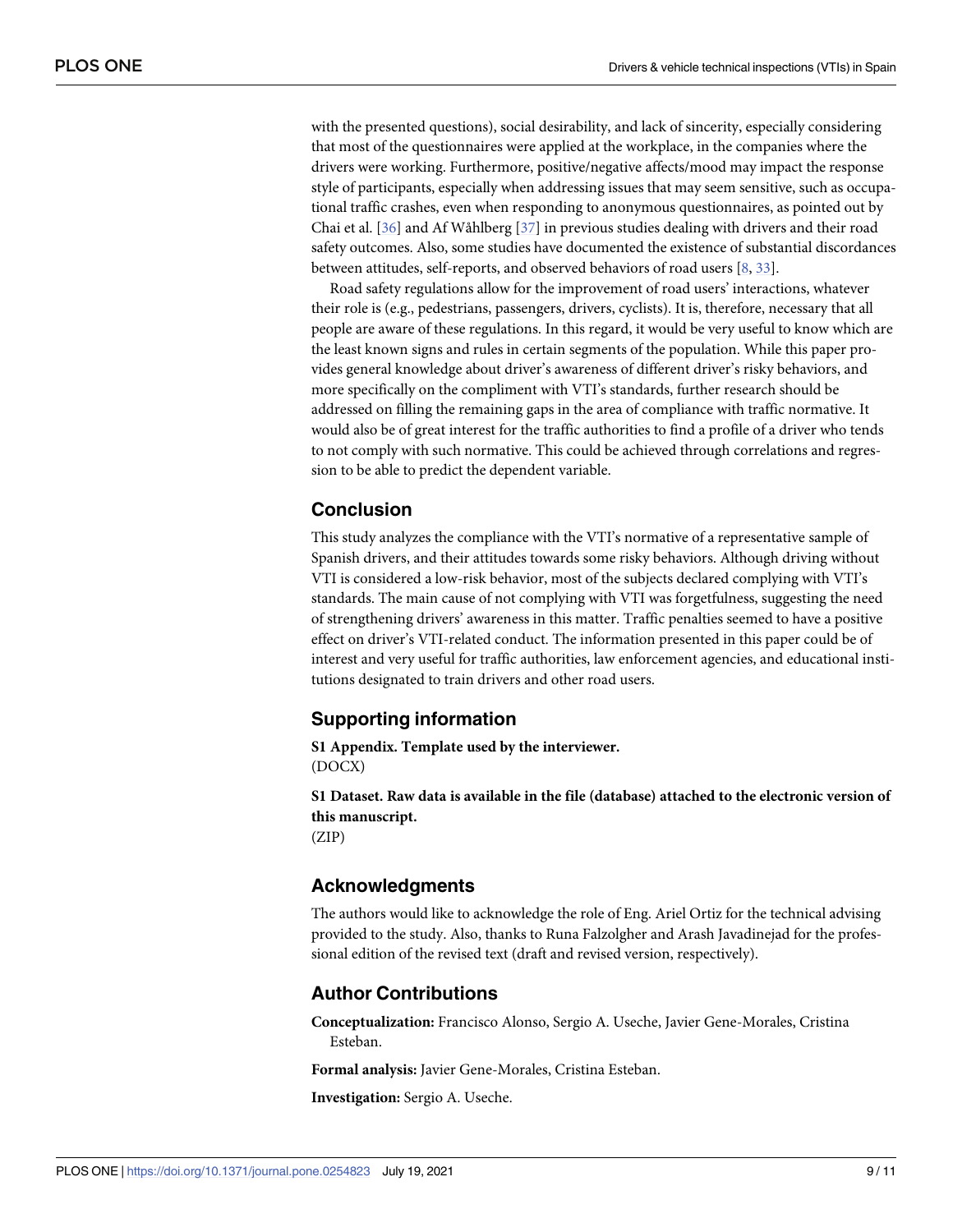<span id="page-9-0"></span>**Methodology:** Sergio A. Useche.

**Project administration:** Francisco Alonso.

**Resources:** Francisco Alonso, Sergio A. Useche, Cristina Esteban.

**Software:** Francisco Alonso, Sergio A. Useche, Cristina Esteban.

**Supervision:** Francisco Alonso.

**Validation:** Javier Gene-Morales.

**Visualization:** Francisco Alonso, Sergio A. Useche.

**Writing – original draft:** Sergio A. Useche, Javier Gene-Morales.

**Writing – review & editing:** Sergio A. Useche, Javier Gene-Morales.

#### **References**

- **[1](#page-1-0).** Boada BL, Boada MJL, Ramirez M, Diaz V. Study of van roadworthiness considering their maintenance and periodic inspection. The Spanish case. Transport Lett. 2014; 6(4):173–84.
- **[2](#page-1-0).** Ameratunga S, Hijar M, Norton R. Road-traffic injuries: confronting disparities to address a global-health problem. The Lancet. 2006; 367(9521):1533–40. [https://doi.org/10.1016/S0140-6736\(06\)68654-6](https://doi.org/10.1016/S0140-6736%2806%2968654-6) PMID: [16679167](http://www.ncbi.nlm.nih.gov/pubmed/16679167)
- **[3](#page-1-0).** Gómez-Barroso D, López-Cuadrado T, Llácer A, Palmera Suárez R, Fernández-Cuenca R. Análisis espacial de los accidentes de tráfico con víctimas mortales en carretera en España, 2008–2011. Gac Sanit. 2015; 29(1):24–9.
- **[4](#page-1-0).** Salamati P, Moradi A, Soori H, Amiri M, Soltani M. High crash areas resulting in injuries and deaths in Tehran traffic areas from november 2011 through february 2012: a geographic information system analysis. Med J Islam Repub Iran. 2015; 29:214. PMID: [26478872](http://www.ncbi.nlm.nih.gov/pubmed/26478872)
- **[5](#page-1-0).** Al-Khaldi YM. Attitude and practice towards road traffic regulations among students of health sciences college in Aseer region. J Fam Community Med. 2006; 13(3):109. PMID: [23012129](http://www.ncbi.nlm.nih.gov/pubmed/23012129)
- **6.** Bates LJ, Antrobus E, Bennett S, Martin P. Comparing Police and public perceptions of a routine traffic encounter. Police Quarterly. 2015; 18(4):442–68.
- **[7](#page-6-0).** Chekijan S, Truzyan N. Practices, attitudes and perceptions toward road safety in Yerevan, Republic of Armenia. In: Annals of Advances in Automotive Medicine. 2012. p. 191–200. PMID: [23169129](http://www.ncbi.nlm.nih.gov/pubmed/23169129)
- **[8](#page-1-0).** Tajvar A, Yekaninejad MS, Aghamolaei T, Hamedi Shahraki S, Madani A, Omidi L. Knowledge, attitudes, and practice of drivers towards traffic regulations in Bandar-Abbas, Iran. Electron Physician. 2015; 7(8):1566–74. <https://doi.org/10.19082/1566> PMID: [26813231](http://www.ncbi.nlm.nih.gov/pubmed/26813231)
- **[9](#page-1-0).** Abojaradeh M, Jrew B, Al-Ababsah H, Al-Talafeeh A. The effect of driver behavior mistakes on traffic safety. Civ Environ Res. 2014; 6(1):39–54.
- **[10](#page-1-0).** Alonso F, Esteban C, Calatayud C, Egido À. Speed and road accidents: risk perception, knowledge and attitude towards penalties for speeding. Psychofenia. 2015; 18(31):63–76.
- **[11](#page-1-0).** Cestac J, Paran F, Delhomme P. Young drivers' sensation seeking, subjective norms, and perceived behavioral control and their roles in predicting speeding intention: How risk-taking motivations evolve with gender and driving experience. Saf Sci. 2011; 49:424–32.
- **[12](#page-1-0).** Useche SA, Cendales B, Alonso F, Orozco-Fontalvo M. A matter of style? Testing the moderating effect of driving styles on the relationship between job strain and work-related crashes of professional drivers. Transp Res Part F Traffic Psychol Behav. 2020; 72:307–17.
- **[13](#page-1-0).** Alonso F, Esteban C, Useche SA, Faus M. Smoking while driving: Frequency, motives, perceived risk and punishment. World J Prev Med. 2017; 5(1):1–9.
- **[14](#page-1-0).** Hassen A, Godesso A, Abebe L, Girma E. Risky driving behaviors for road traffic accident among drivers in Mekele city, Northern Ethiopia. BMC Res Notes. 2011; 4(1):535. [https://doi.org/10.1186/1756-](https://doi.org/10.1186/1756-0500-4-535) [0500-4-535](https://doi.org/10.1186/1756-0500-4-535) PMID: [22166174](http://www.ncbi.nlm.nih.gov/pubmed/22166174)
- **[15](#page-1-0).** Kulkarni V, Kanchan T, Palanivel C, Papanna MK, Kumar N, Unnikrishnan B. Awareness and practice of road safety measures among undergraduate medical students in a South Indian state. J Forensic Med Leg Aff. 2013; 20(4):226–9.